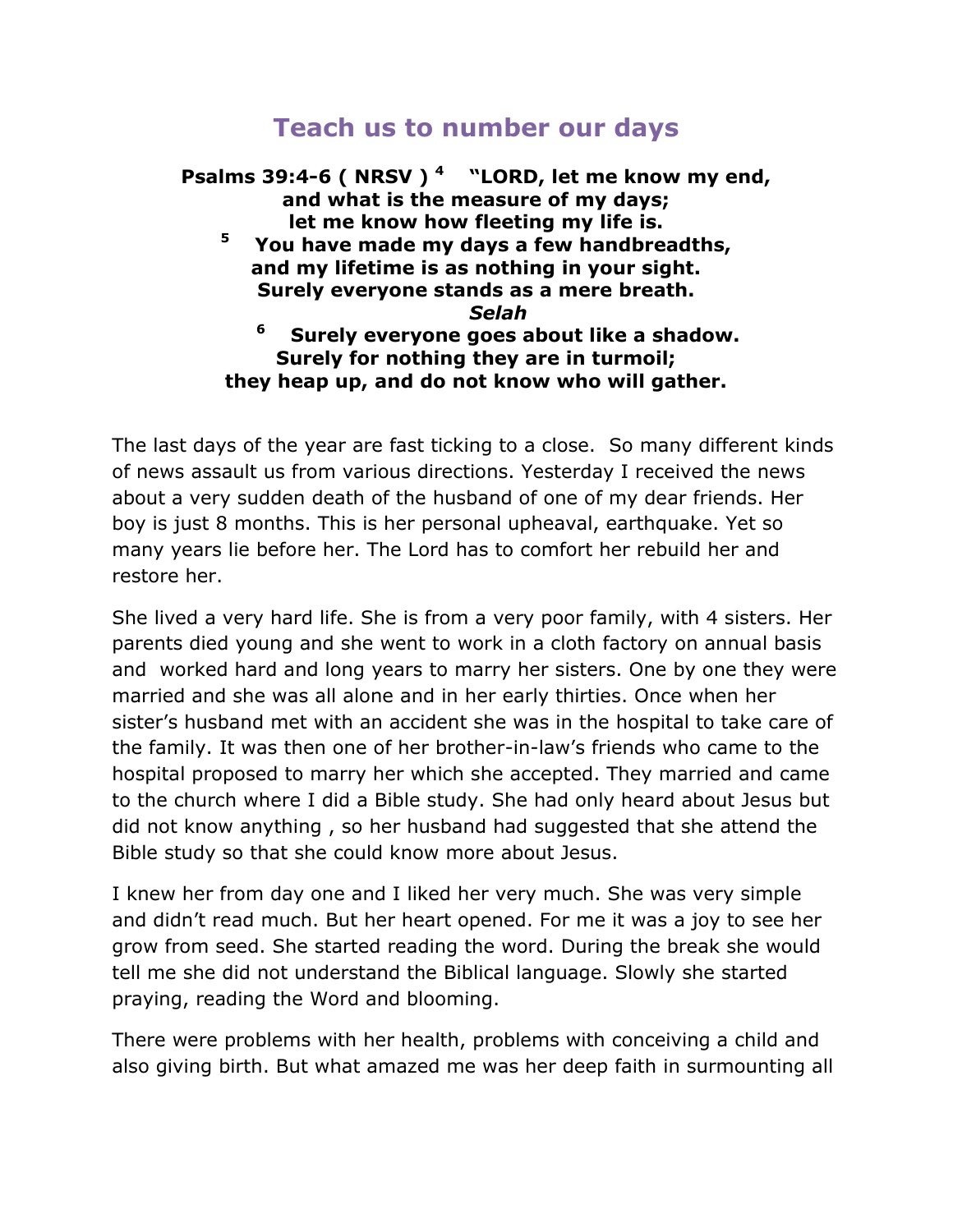of them with her faith. Now at last things seemed stable in her life with her son growing up healthy. I still can't believe this husband of hers had died.

I can't believe it, but then it is what it is. She was telling me some days back, that she wanted to testify all the good things that the Lord had done in her life in the New Year Service. But now her husband is not here on earth anymore. She is still in her thirties with an eight month old son. What future hopes can she dream of now?

How we wish there was an undo button in our lives? When I heard this news over phone yesterday, I was telling in my heart, "Lord let it not be her, let it not be her." I called another to make sure whether it was really her. My heart refused to believe awhile. I think and grieve and mourn, but what now.

I am so tossed inside, yet turning the pages of the Word of God, we are called to number our days so that we may gain a heart of wisdom.

Life after death of a beloved, that too a very untimely death changes all familiar equations of life. It is still worse for those who are also economically dependent on the spouse.

Yet it is this faith that underneath are the everlasting arms of the Father sustains in such dark hours. My friend's life will never be the same again.

But the God who carries her never changes. He is compassionate and grieves with her. He also is her healer and provider.

We are at the threshold of another year. Let us stop and think where we are headed to. What if death comes calling? Are we prepared?

I have a lot of to-do-lists. I still have a card from one of my friends who lost her father in which said, "I could not even say good bye."

Yet in all this, death need not pull us to despair.

It is only the living who mourn and grieve, but the dead who die in the saving knowledge of Christ REJOICE.

For us looking at life linearly, say 2001, 2002,2003…2012,2013…we heave a sigh thinking how loo..ong life is. But God who looks at times from eternity : I day  $= 1000$  years and 1000 years  $= 1$  day.